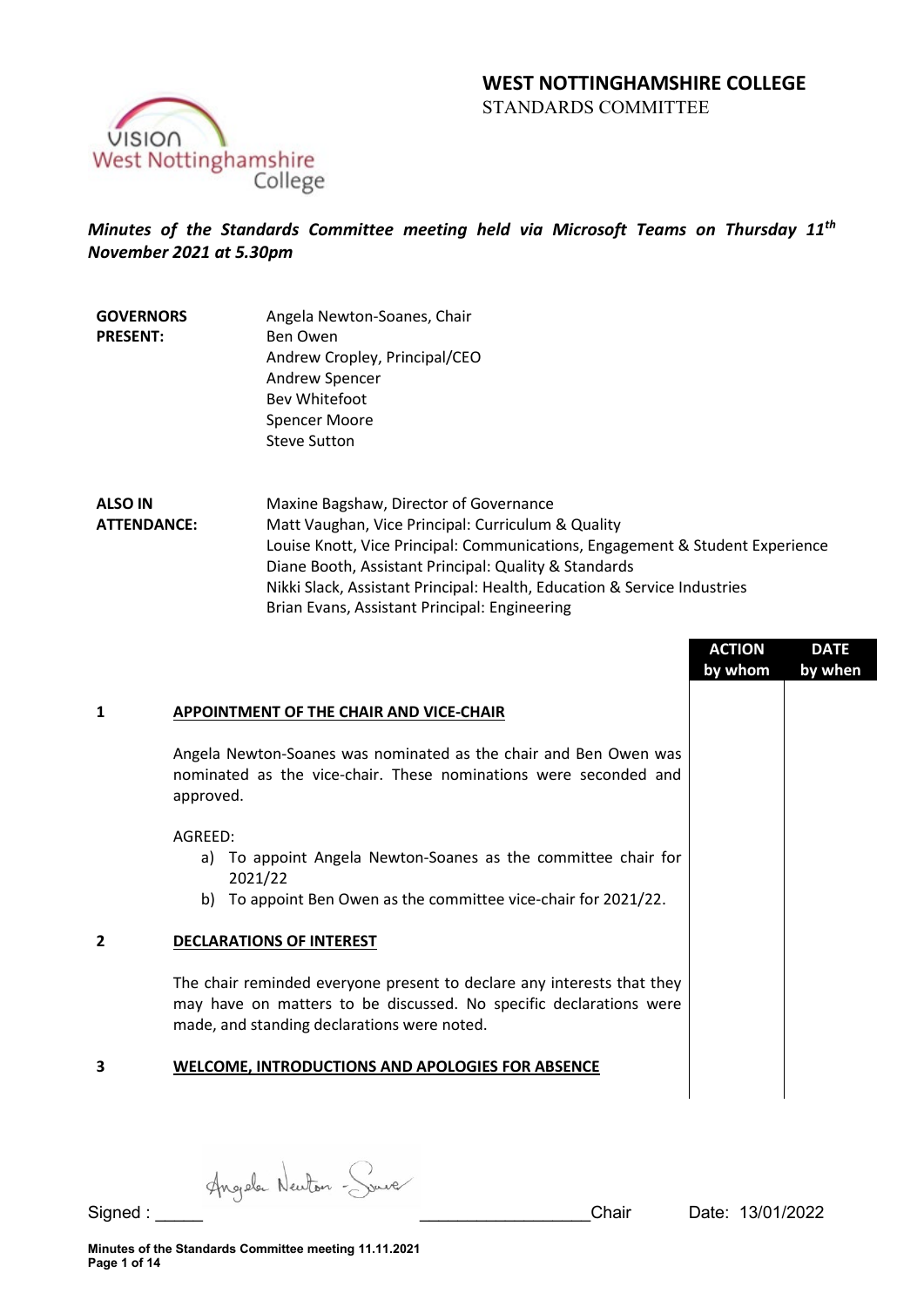| Fishwick.                           | Apologies for absence were received from Kate Truscott and Jane                                                                                                                                                                                                                                                                                                                                                                                                                                                                                                                                                                                                                                                                                                                                                                                                                        |                |          |
|-------------------------------------|----------------------------------------------------------------------------------------------------------------------------------------------------------------------------------------------------------------------------------------------------------------------------------------------------------------------------------------------------------------------------------------------------------------------------------------------------------------------------------------------------------------------------------------------------------------------------------------------------------------------------------------------------------------------------------------------------------------------------------------------------------------------------------------------------------------------------------------------------------------------------------------|----------------|----------|
|                                     | MINUTES OF THE MEETING HELD ON 9TH SEPTEMBER 2021                                                                                                                                                                                                                                                                                                                                                                                                                                                                                                                                                                                                                                                                                                                                                                                                                                      |                |          |
|                                     | The minutes were reviewed and it was agreed that they were an<br>accurate record of discussions.                                                                                                                                                                                                                                                                                                                                                                                                                                                                                                                                                                                                                                                                                                                                                                                       |                |          |
| 2021.                               | AGREED: to approve the minutes of the meeting held on $9th$ September                                                                                                                                                                                                                                                                                                                                                                                                                                                                                                                                                                                                                                                                                                                                                                                                                  |                |          |
|                                     | There were no matters arising.                                                                                                                                                                                                                                                                                                                                                                                                                                                                                                                                                                                                                                                                                                                                                                                                                                                         |                |          |
|                                     | <b>ACTION PROGRESS REPORT</b>                                                                                                                                                                                                                                                                                                                                                                                                                                                                                                                                                                                                                                                                                                                                                                                                                                                          |                |          |
| $\bullet$<br>$\bullet$<br>$\bullet$ | The committee considered this and noted that:<br>item 1 was on the agenda as a standing item<br>item 2 had been completed.<br>in relation to line 3, the VP: CESE advised that E&D KPIs in<br>relation to students would be presented to the January 2022<br>meeting.                                                                                                                                                                                                                                                                                                                                                                                                                                                                                                                                                                                                                  | <b>VP CESE</b> | Jan 2022 |
|                                     | <b>BALANCED SCORECARD ITEMS AND ANNUAL KPIS - 2021/22</b>                                                                                                                                                                                                                                                                                                                                                                                                                                                                                                                                                                                                                                                                                                                                                                                                                              |                |          |
|                                     | The vice principals drew the committee's attention to the detailed report<br>where the priorities are highlighted. The committee were advised that,<br>at the time of writing this report, there were still some outstanding<br>achievements (circa 200); however, it is not envisaged that they will<br>impact on the data. The committee were reminded that the focus on<br>data, both nationally and by Ofsted, is not what it used to be and that,<br>under the EIF, there is certainly more emphasis on the student<br>experience and what is seen in the classroom.                                                                                                                                                                                                                                                                                                              |                |          |
|                                     | The detailed report was considered and a number of matters were<br>highlighted, including:<br>Section $2$ – gives a summary of achievement (overall) in<br>classroom-based learning. Key statistics are:<br>The provisional overall achievement for 2020/21 year is<br>around 86.4%, set against the national rate of 86%.<br>When there is a comparison with the 'weighted national<br>rate', the college falls short of national by 3% (86.6% against<br>88%).<br>At 86.6%, the overall achievement rate for study programme<br>$\overline{\phantom{a}}$<br>learners is above the national rate of 82.6% (which is circa<br>4% better). However, if compared to the weighted national<br>rate, where only the qualifications the college offers are<br>compared, the college's performance is just below by 1.4%.<br>If the college is really self-critical and only reports against |                |          |

Signed : Angele Newton - Source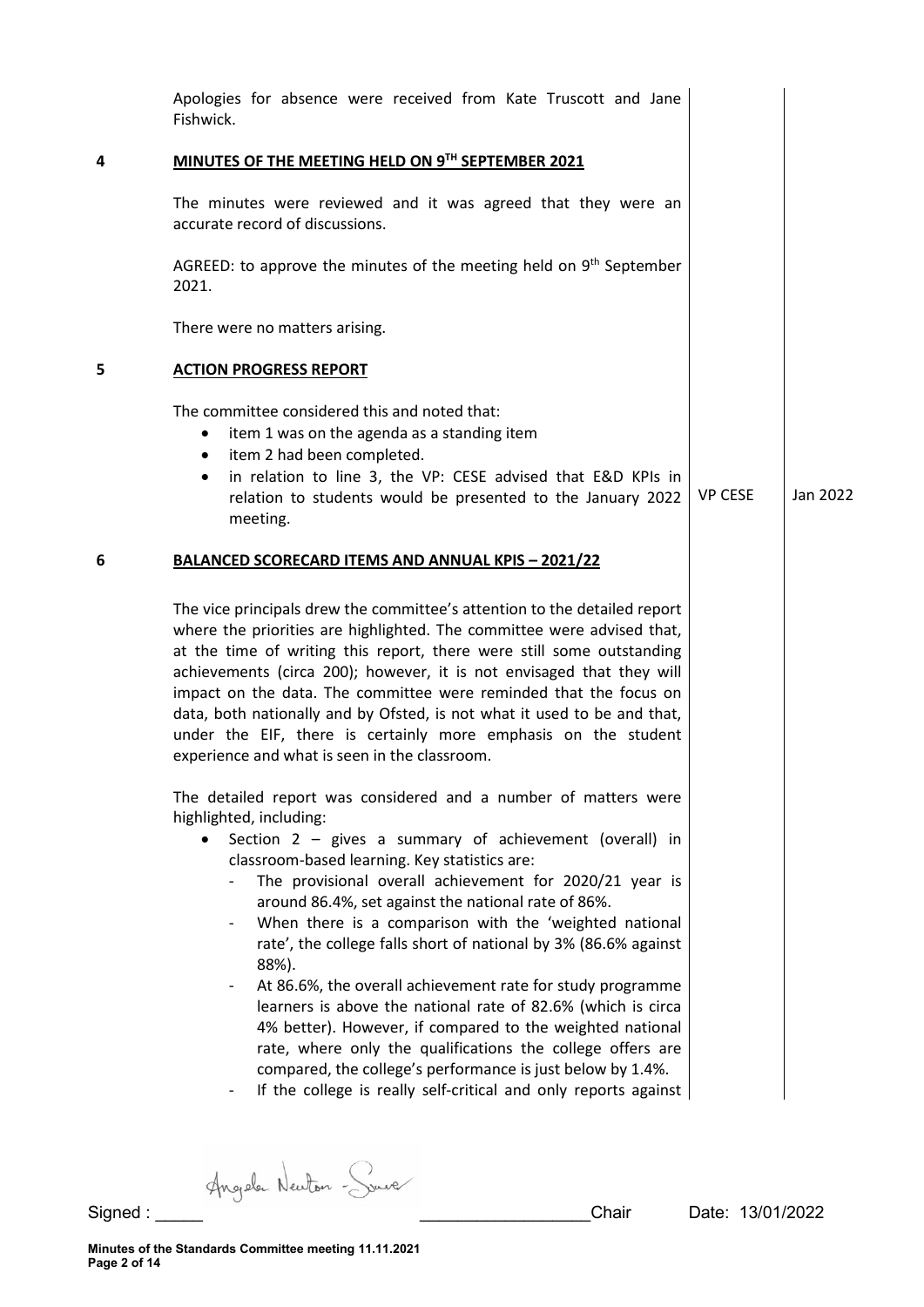| courses it actually delivers, performance against national<br>dips slightly.<br>Section 3 of the report gives detail regarding the proportion of<br>٠<br>deep dives graded at 1 or 2, including the proportion of ASPIRE<br>elements met - key matters highlighted included:<br>The college has now built the ASPIRE elements into the<br>curriculum.<br>The current position is amber RAG-rated.<br>$\overline{\phantom{a}}$<br>The college has been really critical in this area and the<br>statistics are influenced by the fact that the focus was on<br>areas of provision requiring improvement in the previous<br>years.<br>Of the seven deep dives conducted, five remain RI and two<br>$\overline{\phantom{a}}$<br>are considered to be robustly good.<br>There are six ASPIRE elements, and the college is seeing a<br>$\overline{\phantom{0}}$<br>real mix of areas achieving and/or embedding these. This is<br>element<br>of<br>curriculum<br>essential<br>intent<br>and<br>an<br>implementation and, therefore, needs to be a real focus.<br>The committee were again reminded that the college has<br>been somewhat disproportionate in terms of the areas of<br>focus.<br>Section 4 details improvements in apprenticeships, including<br>٠<br>high grades at EPA - the committee noted that there is a more<br>detailed opportunity to discuss this as part of the QIAP progress<br>updates at agenda item 8.<br>Section 5 provides an update in relation to attendance, including<br>٠<br>maths and English:<br>This is RAG-rated as red.<br>There were some teething issues with the new register<br>system at the start of the year which has impacted on the<br>first month; however, the college is working hard to address<br>this. It was agreed that there would be a detailed report<br>provided at the next meeting, in relation to attendance. | VP C&Q | Jan. 2022 |
|----------------------------------------------------------------------------------------------------------------------------------------------------------------------------------------------------------------------------------------------------------------------------------------------------------------------------------------------------------------------------------------------------------------------------------------------------------------------------------------------------------------------------------------------------------------------------------------------------------------------------------------------------------------------------------------------------------------------------------------------------------------------------------------------------------------------------------------------------------------------------------------------------------------------------------------------------------------------------------------------------------------------------------------------------------------------------------------------------------------------------------------------------------------------------------------------------------------------------------------------------------------------------------------------------------------------------------------------------------------------------------------------------------------------------------------------------------------------------------------------------------------------------------------------------------------------------------------------------------------------------------------------------------------------------------------------------------------------------------------------------------------------------------------------------------------------------------------------------------------------------|--------|-----------|
| In general discussion, it was explained that the new scan and swipe<br>system had not worked in the way envisaged and had actually inhibited<br>accuracy; therefore, staff were now working to backtrack to ensure that<br>accurate data is on the system. The committee was given assurance that<br>attendance was recorded in a number of different ways: e.g., paper-<br>based, Pro Solution, etc. All registers were taken but there now has to be<br>an accuracy check undertaken, which is time consuming.<br>Section 6 gives an update on destinations of learners:<br>This is RAG-rated as green.<br>The college is really proud of the position achieved, given all<br>of the challenges.<br>Section 6.2 provides some detail, and it is clear that WNC is<br>ahead of what other colleges do in terms of capturing actual                                                                                                                                                                                                                                                                                                                                                                                                                                                                                                                                                                                                                                                                                                                                                                                                                                                                                                                                                                                                                                        |        |           |

Signed : Angele Newton - Source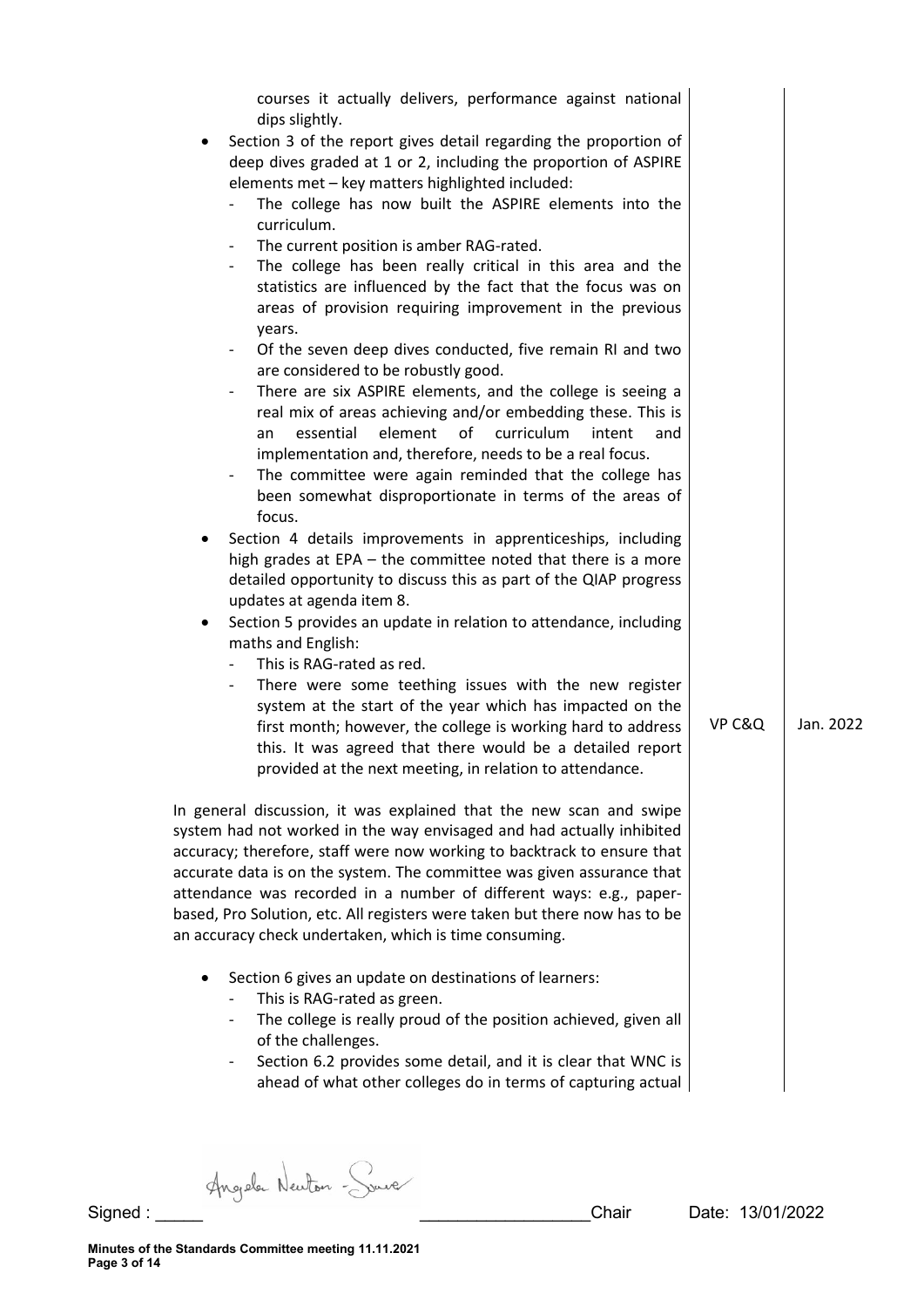| destinations. The expectation is to have this closed down,<br>save for adults, at the end of November; therefore, a full<br>report will be available at the next meeting. The committee<br>were advised that there is every reason to believe that this<br>will be a very positive report.<br>Section 7 gives an update on the community engagement<br>strategy:<br>This is currently RAG-rated as amber, as this piece of work is                                                                        | <b>VP CESE</b> | Jan. 2022             |
|-----------------------------------------------------------------------------------------------------------------------------------------------------------------------------------------------------------------------------------------------------------------------------------------------------------------------------------------------------------------------------------------------------------------------------------------------------------------------------------------------------------|----------------|-----------------------|
| not yet complete.<br>A small working group has been established to progress.<br>$\overline{\phantom{a}}$<br>The college is aiming for an all-encompassing strategy.<br>Section 7.3 sets out the overarching aims.<br>7.4 looks at specific objectives.<br>$\overline{\phantom{a}}$<br>The plan is to provide a draft form strategy to the executive<br>$\overline{\phantom{0}}$<br>in December. Thereafter, there will be a report to this<br>committee at the next meeting.                              | <b>VP CESE</b> | Jan. 2022             |
| A question from one member of the committee was in terms of social<br>inclusion and CSR obligations, and they asked whether the college would<br>be looking to house small organisations/community groups. The<br>committee were advised that the college does do this and that it is<br>predominantly in the evening. In addition, the college is looking at how<br>the community may have options to access the college IT systems;<br>however, this is a more complicated proposition.                 |                |                       |
| A question raised was in relation to section 2.2 of the report and the<br>comparison with the weighted national rate. They asked if the 3%<br>shortfall is broadly spread or in specific areas. The committee were<br>advised that, in the main, it is broadly spread and the college does, in<br>fact, have some really strong areas and also some 'rising stars'.                                                                                                                                       |                |                       |
| When considering destinations, the committee asked whether there<br>were any national comparisons to be made. Staff advised that this was<br>not the case and that there are no real robust benchmarks; however,<br>staff with Ofsted experience confirmed that, from their own contact with<br>other colleges, WNC is ahead in this area. It was confirmed that partners<br>participating in the external SAR validation process have all been very<br>complimentary in terms of the work in this area.  |                |                       |
| One member of the committee indicated that it would be helpful to<br>better understand the extent of the adult and community curriculum<br>offer, in terms of what is offered, student numbers, etc. It was agreed<br>that an overview of this curriculum area would be given at the next<br>meeting in terms of what it is, how it works, and how it links in with<br>other parts of college provision. A challenge from the committee was to<br>clearly link it to all engagement strategies developed. | VP C&Q         | Jan 2022<br>Jan. 2022 |
| A request from the committee was, when reporting on destinations, to                                                                                                                                                                                                                                                                                                                                                                                                                                      | <b>VP CESE</b> |                       |
|                                                                                                                                                                                                                                                                                                                                                                                                                                                                                                           |                |                       |

Signed : Angele Newton - Source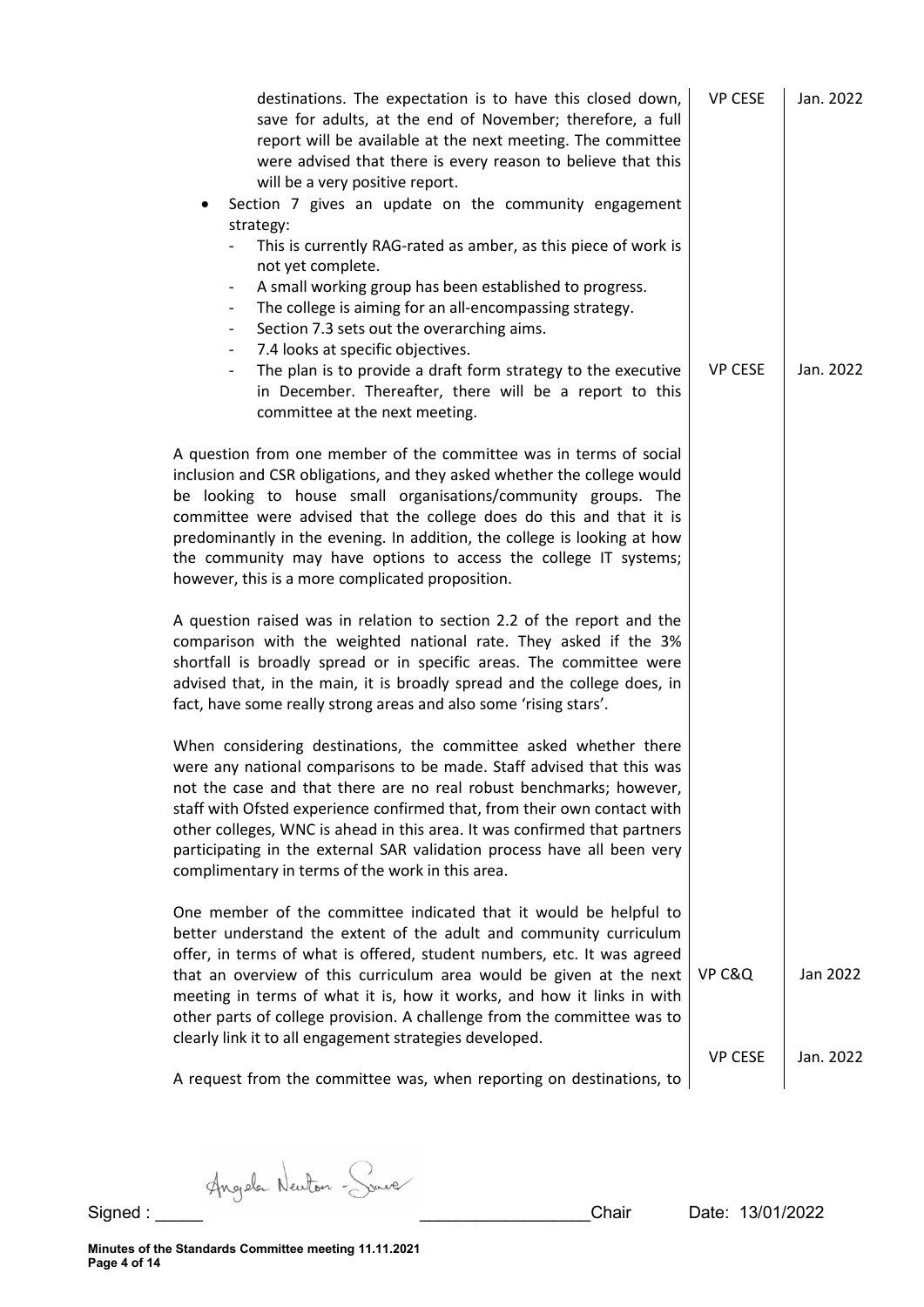include HE data too. An example given was in terms of A-Level students progressing to university and/or the number of Oxbridge applicants. They indicated that they would like to better understand ambition and aspirations. Staff were able to advise that 48% of level 3 learners progressed to HE last year.

AGREED: to note the content of the update provided.

#### **7 SAR 2020/21**

The vice principal: curriculum & quality introduced this item and confirmed that this was a report on process and also documentation regarding position statements. He described this as a critical piece of information which really sets out intent, implementation and measures for impact. Key matters highlighted were:

- Section 2.1 there has been real staff buy-in to the whole process. All validation meetings have now been held; these have included some governors and also peer validation by City of Wolverhampton College.
- Section 2.2 acknowledges that last year was an unprecedented year which was impacted by COVID; however, the college is making progress in all areas. English and maths is moving from strength to strength. The college is confident that a number of areas will be determined to be 'good' by the end of this term.
- Section 2.4 details the challenges in construction provision and, as a consequence, the college has had to recalibrate its approach. He described circumstances as a 'perfect storm' which have, to a certain degree, halted the improvement drive.
- Section 2.5 explains that the validation process continues with the expectation that there will be full board scrutiny challenge at the December meeting. The committee acknowledged that what was detailed was a very strong and robust process and that it was pleasing to see people engaging at all levels.

A question from one member of the group was how the current process compares in terms of engagement levels with prior year position. The vice principal confirmed that it was much improved and that there appears to be a real sea change in terms of staff confidence in the process. The college has made an investment in terms of staff CPD and has really demonstrated commitment to this process and the ability for staff to engage. This is leading to improvements and really fabulous dialogue. Staff are more reflective and self-critical and this, in turn, will inform changes to the curriculum and qualifications. The committee were advised that it is much more of a collective approach and the general consensus is that new leadership in place is having a really positive impact.

The committee all agreed that good progress appears to be being made

Angele Newton - Sure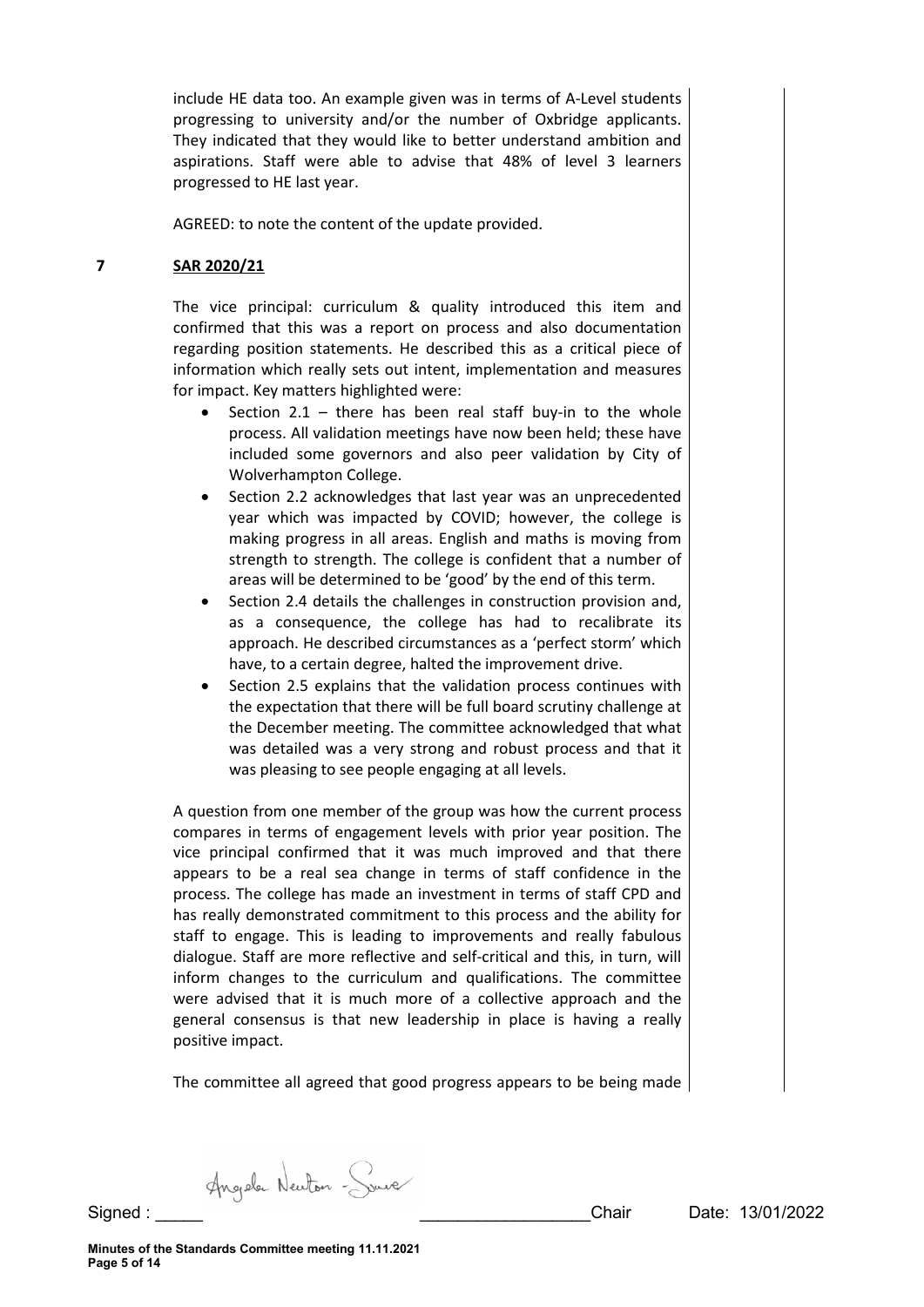in this area and they felt confident that the board would be in a position to approve a final SAR for 2020/21 at the December board meeting.

AGREED: to note the content of the reports provided.

#### **8 QIAP – 2021/22 PROGRESS UPDATE**

The vice principal: curriculum and quality introduced this report and described it as a really robust document. He explained that the intention at this meeting was to focus on two specific areas requiring improvement: these are a) apprenticeships and b) tutorials.

The committee's attention was drawn to section 3 of the report, which gives information in relation to apprenticeships, and the vice principal indicated that the key question is whether or not the position is improving. He indicated that, in some areas, the answer is 'yes' and at a significant rate in terms of promotion, etc. However, there are some areas that have been significantly impacted by COVID. Section 3.1 shows that the overall achievement position is static; however, it has improved upon 18/19. The committee were reminded that there are still some legacy issues that are working their way through the system, although these issues are reducing.

The committee's attention was drawn to section 3.4, which gives an update on destinations, and all agreed that this was a really positive story. However, there are still a number of issues that the college is wrestling with, including:

- Use of OneFile
- **Reviews**
- Assessments.

Particularly in terms of frequency and recording for both reviews and assessments.

The committee's attention was drawn to section 3.5, which outlines the fact that the number of learners who have not had a review for three months or more has reduced from 33% to 23%. Whilst still not where the college needs it to be, it is improving. The committee were advised that there are some real sectoral issues in this area. In relation to the percentage of learners who have no activity recorded on OneFile, this is now 23%, which is a reduction of 12% since  $11<sup>th</sup>$  August 2021. It was explained that some of this relates to connectivity and system issues. This remains a challenge but it was acknowledged that this is simply not good enough. In terms of the percentage of off-the-job training recorded, the position remains static and needs to improve.

The vice principal confirmed that staff do need to know that this is an area for improvement and is why the majority of areas are self-assessing as RI.

Angela Newton - Sourc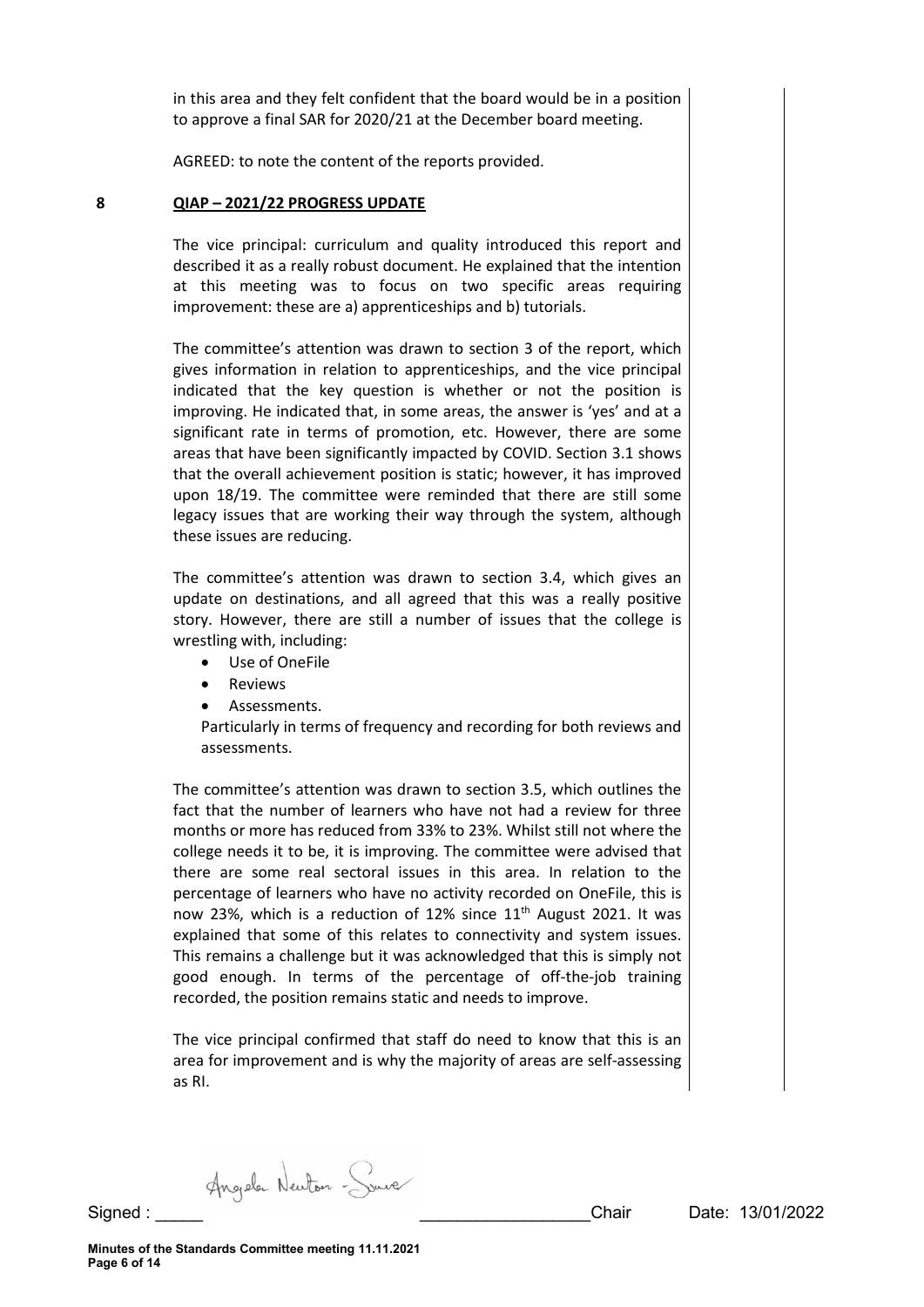The committee then went on to consider the update provided in relation to tutorials. Key matters noted were:

- Section 4.2 explains how the tutorial programme has been completely revised and improved
- There is now a much more participative approach
- The college is currently rolling out the new programme
- The aim is to ensure that tutorials are valued as an essential part of the programme
- Section 5.1 provides a number of examples.

As an overview, the committee were advised that there is lots of good news in this area and the expectation is that it will move to a green RAG rating.

A question and challenge from the committee was in terms of apprenticeship delivery, deep dives, and the areas of focus, and they asked whether 'repeat offenders' were being targeted. Assurance was given that this is the case and that the college has the ability to drill down on an apprentice-by-apprentice basis and robust conversations are taking place individually with specialists. The committee were advised that the reasons for challenges are dissipating but, alongside this, there are some barriers in certain areas that the college has to help to overcome. A challenge from the committee was that the college may need, at some point, to consider performance management.

The committee raised concerns regarding the number of outstanding reviews in apprenticeship provision and made the observation that this does build up issues and consequences – for example, funding – and, therefore, the college has to consider not only quality but also the implications for funding and finance. They asked at what point the college really needs to start to move to impose consequences. All agreed that this was an area requiring continued scrutiny and focus.

The committee were advised that the college has looked at a number of different ways of completing reviews and the aim is to get to an eight to ten-week window, as the 12-week figure is just linked to funding rather than best practice and/or what is right for the student. Staff, however, acknowledged that the college has a way to go in relation to this. The committee were advised that there are some genuine mitigating factors which do influence in certain areas; however, it was confirmed that individual performance is being reviewed as well in a number of areas.

One member of the committee asked how the start of year is feeling in terms of soft skills development. Staff advised that, in terms of pure tutorials, there was a far better start to the year than before and there have been some positive student survey responses. The structure of the new tutorial programme has helped in this area. In terms of impact,

Angela Newton - Sourc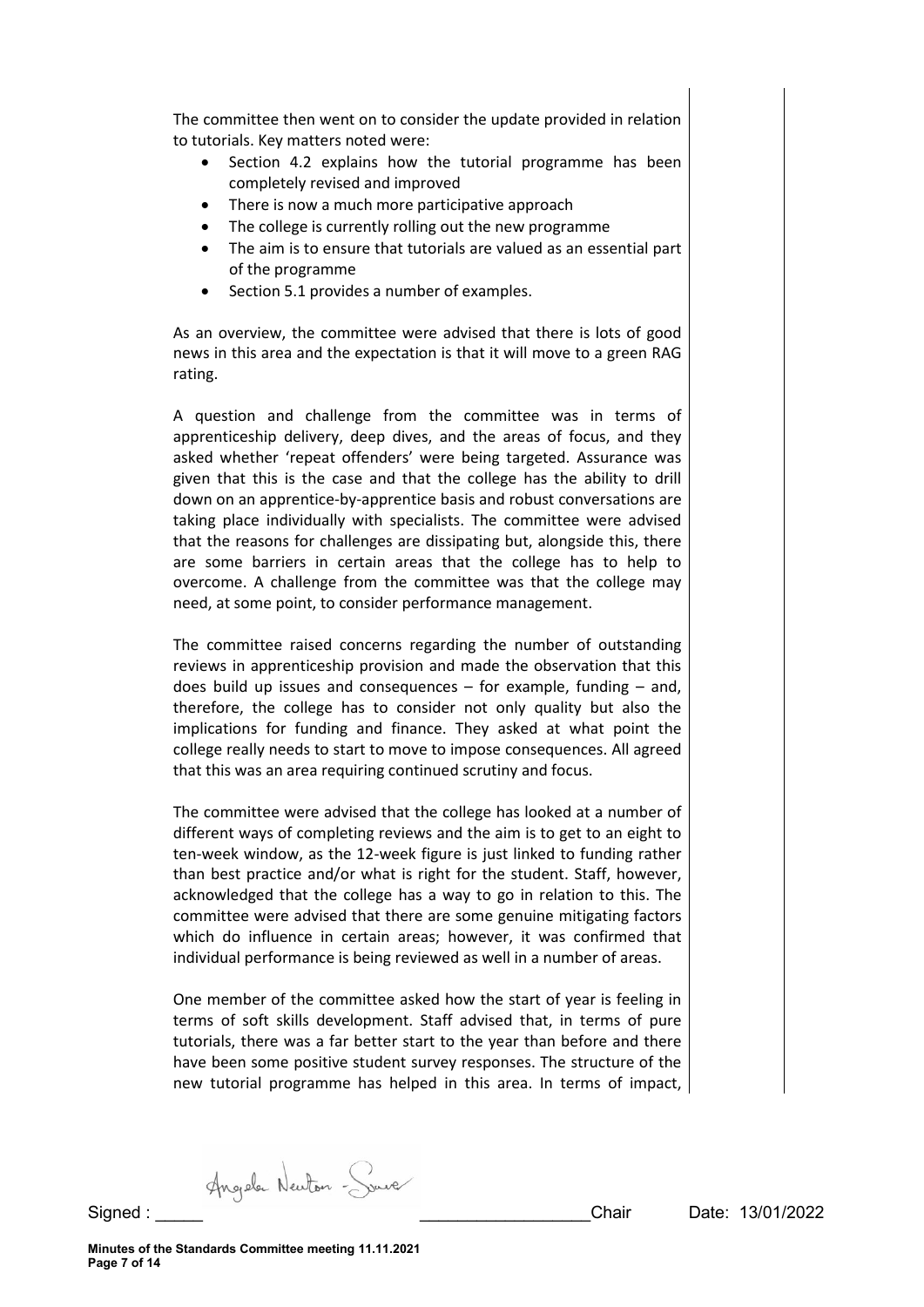behaviour in common areas is better than it has been but is not without challenges. COVID has impacted upon social interaction, particularly the appropriateness of social interaction. The college will need to chip away at this throughout the year. The college is ensuring that there are many options that allow students to just get out and about in the fresh air: an example given was the mountaineering club. In terms of CEIAG, the committee were advised that there is a real presence in the classrooms this year.

When considering apprenticeship achievement data, the committee asked whether there had been any impact in terms of furlough and potential breaks in learning. The vice principal indicated that the college has tried incredibly hard to avoid breaks and, instead, maintain learning momentum. If new learning could be gained, the college continued to deliver. This sits alongside the fact that there is a general view that continuing learning is beneficial for mental health and wellbeing; however, a negative impact of COVID was that some students were unable to complete all of the units in the timescale envisaged. Staff advised that, at all times, the focus was on the health of the student; therefore, every attempt was made to avoid breaks in learning, and this may have negatively impacted upon data.

The committee asked whether the college has had any feedback in terms of the tutorial structure  $-$  e.g., resources available, etc. The committee were advised that the plan is to undertake a deep dive but surveys have not yet been completed. The plan is to undertake these so that they provide hard evidence of impact. The committee were advised that there are some positives being shared in the learner rep meetings and learner conferences taking place.

One member of the committee asked whether the college is intending to replace the DANCOP tutors, given that these support the increase in the percentage of students going on to university, particularly Russell Group universities. The committee were advised that there is a hiatus in terms of DANCOP funding and there is currently some national debate. Because of this uncertainty, the college has had to put a hold on staffing until there is greater clarity.

A challenge from the committee was that the information provided in relation to apprenticeship provision gives a sense of déjà vu and described it as 'a thorn in the college's side' for a long time now. The committee asked whether the board can be assured in this area and, specifically, what more can the college do.

The CEO acknowledged that the numbers don't show the progress required or desired and accepted that, in some areas, the college just needs to get better. He confirmed that there are some very challenging conversations with specialists taking place. The college is confident in

Angela Newton - Sourc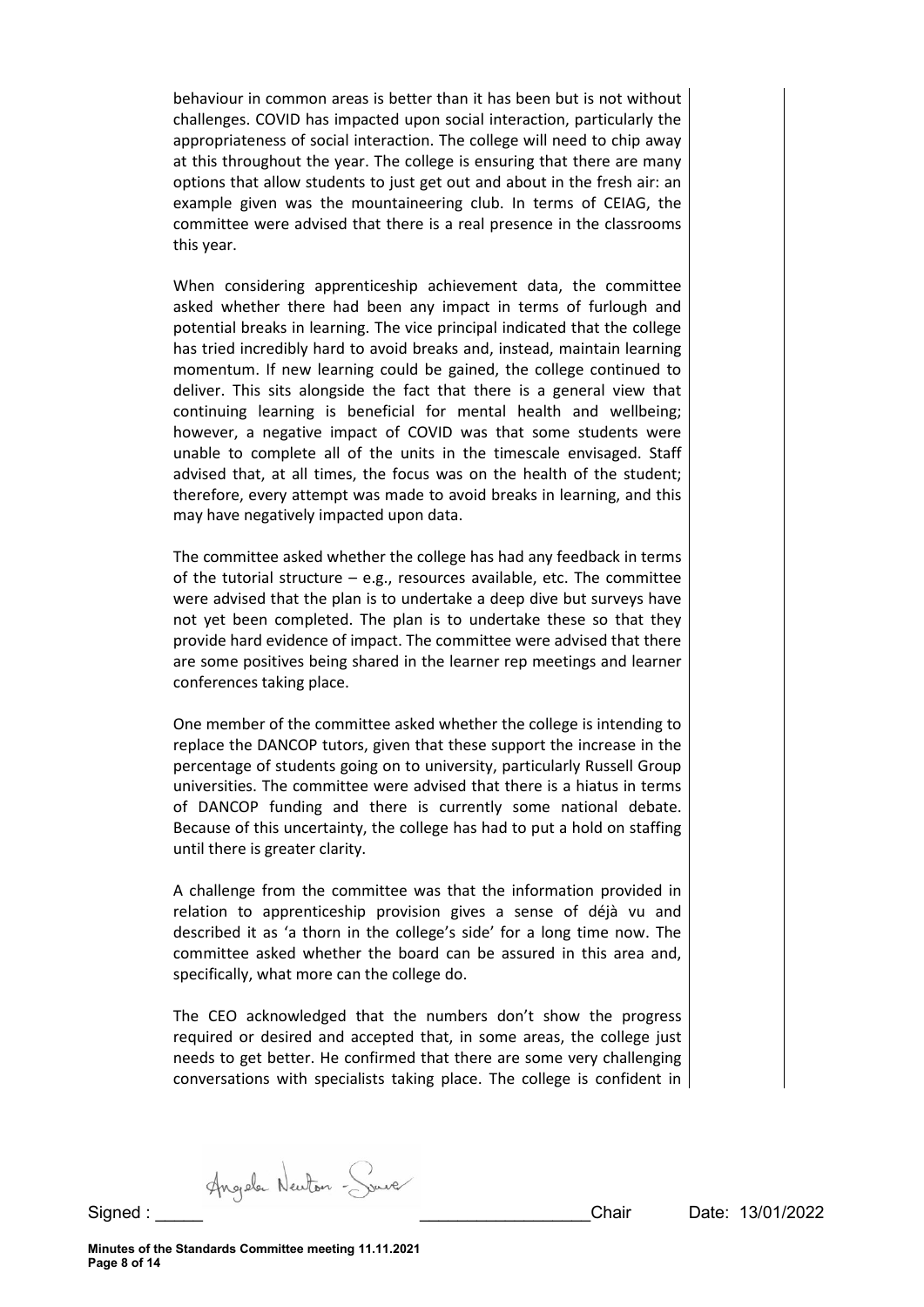terms of its processes and systems, and it is now a matter of holding staff to account. He confirmed that the college has tried very hard not to hide behind the impact of COVID and that this will continue. He expressed the view that there is real improvement underneath the numbers, which are not where the college wants them to be. A challenge from the committee was that the college really needs to deliver on the numbers this year.

The committee were advised that, in relation to OneFile, the college has set up a training site so that it can be assured that all specialists can use the system to maximum effect. This has been provided along with CPD, coaching and training where needed. This has helped to identify any skills gaps and will allow the college to push forward further in terms of accountability.

In terms of the learner journey, the committee were advised that the college has created a much more comprehensive plan to ensure standardisation and compliance. The CEO advised that the college has had a 'churn' of specialists and, therefore, needs to be confident that all employed have the skills required. The team are looking to evidence the skills now and then; if specialists choose not to use the skills, the college will want to know why.

A challenge from the committee was in terms of the need to flag this as an area of concern to board to ensure that it is monitored over the next 12 months.

AGREED: to note the content of the update provided.

# **9 PERFORMANCE REPORT – DATA ON A PAGE 2021/22**

The assistant principal presented this item, and it was acknowledged that a lot had been covered through earlier discussions relating to the QIAP. The committee were reminded that there have been some technical issues still to resolve in terms of registers, and this is a priority focus. There is also some data still outstanding, which will contribute to the residual scores (e.g., progress checks), and it was explained that teachers have flexibility in this area to factor in sequencing of learning.

The committee were reminded that the national rate comparisons are from 2018 and, therefore, are quite dated now. No data has been provided in recent years because of COVID.

In considering the data, an observation made was that retention rates for directorate 3 are lower than others, and governors asked why this was the case. It was explained that some A Levels students have chosen to go back to their schools. The college recruited exceptionally well in this area and, therefore, it was almost inevitable that some would return

Angele Newton - Save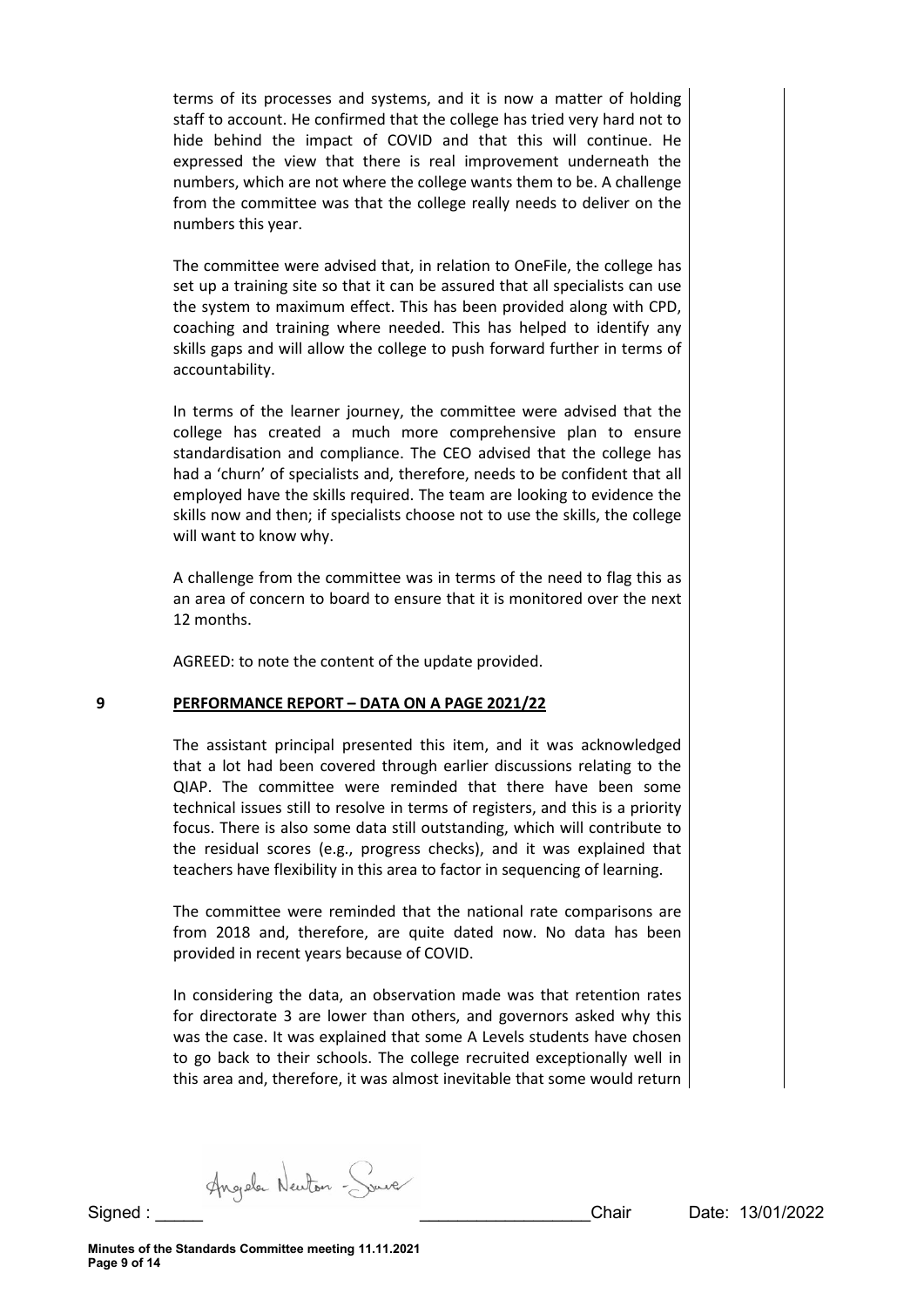to school. The committee were advised that recruitment was 90%+ up on the prior year. The committee were given assurance that PMRs were undertaken and there are no particular pockets of concern but rather a more general spread of decisions taken by students to return to school.

The committee discussed the residual score and were reminded that, if it is zero, this means that all are meeting minimum target grades, and the college would not expect to achieve this at this point in the year.

AGREED: to note the content of the report provided.

# **10 SED (HE) 2021/22 DRAFT**

The assistant principal introduced this item and reminded the committee that this evaluation document is written against the quality code and has to be in a very specific style. She summarised the landscape for the last year and reminded that HE provision has shrunk considerably given the transfer and partnership with NTU. There remain very few learners who are relevant to the SED, but the college still has to complete it in a prescribed format.

The college is now teaching out its HNC provision and, therefore, only anticipates needing to create one more SED report for 21/22.

The committee all agreed that the SED was self-explanatory and were happy to recommend to board to approve.

AGREED: to recommend that the board approve the 2020/21 SED as presented.

# **11 E&D (STUDENTS) – KPI/TARGETS FOR 2021/22**

The vice principal: communications, engagement & student experience introduced this item and explained that this was the first report of this type. She has broken down EDI into a number of issues, including:

- 1) Incidents involving E&D examples given were student chat postings on Teams, homophobic allegations, and racist allegations. There have been 23 referrals via CPOMS, all of which are reported via the safeguarding summary.
- 2) Data for  $2020/21$  the college seems to have closed the high needs gap when looking at it from a macro level; however, at a granular level, there are some areas which do have issues to address. The BAME gap has grown and, therefore, is a key area of focus for this committee.
- 3) Destinations the college is still working to finalise the data in this area and will report any gaps at the next meeting.
- 4) Progression
- 5) Attendance with the caveat already reported in terms of

Angele Newton - Sure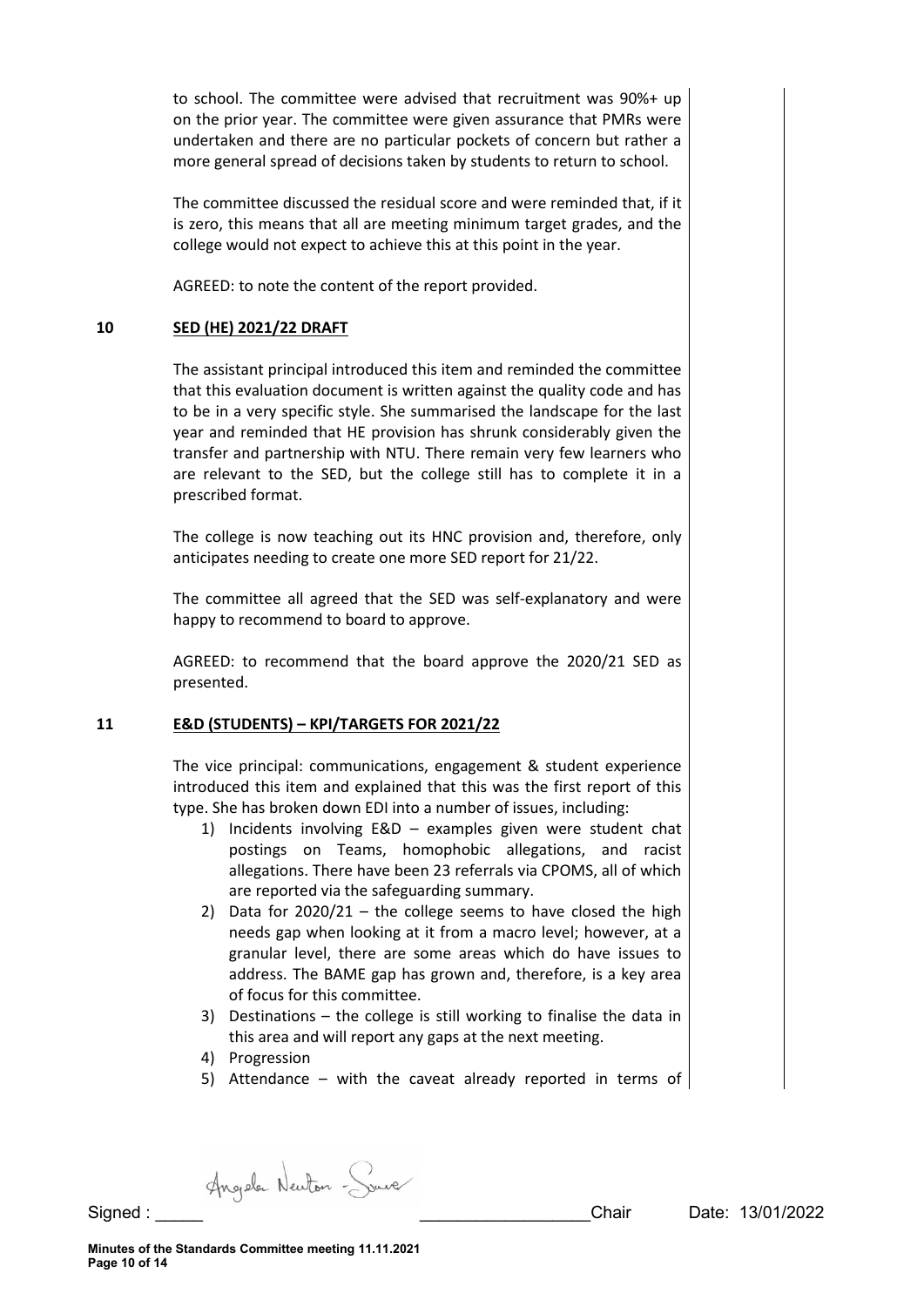register system challenges.

6) Exit survey outcomes – which are largely in line with prior year and expectations.

The committee's attention was then drawn to the fact that there is an EHCP appeal ongoing. The committee were also advised that the college has made a decision to apply for a Rainbow Flag Award. It is well on the way to the submission deadline in January.

The committee's attention was drawn to section 5 of the report, and the vice principal confirmed that it has been possible to bolster the numbers for the single focus groups and every effort is being made to go above and beyond. The committee asked whether governors will be invited to this, and the vice principal confirmed that they would.

Staff governor Bev Whitefoot indicated that, in relation to the Rainbow Flag application, she would be willing to offer her support. It was agreed that she would connect with Sara Arnold, who is leading on this initiative.

AGREED: to note the content of the update provided.

# **12 RISK REPORT**

The vice principal: curriculum and quality introduced this item and drew the committee's attention to the summary of key areas requiring focus. He advised that the only red RAG-rated risk pertinent to this committee is the risk of grade 3 at Ofsted. He confirmed that there had been a very strong SAR process and the outcome was that just over half of the areas self-assessed as RI for last year, and there are still a number of areas in 2021/22 self-assessing as a grade 3.

He described the college as coming out of a recovery phase and one which is now 'starting to motor'. Key now is whether or not enough has been done to consolidate at a grade 2. The committee were reminded that at the 2017 Ofsted inspection inspectors were very critical regarding study programmes and, therefore, this is likely to be an area of focus at the next inspection.

The committee's attention was drawn to section 3.5 and they were reminded again that the college is currently completing position statement rounds with a view to whether or not there is evidence of improvement that can be captured. He advised that the use of OneFile will continue to be highlighted as a concern and a focus. Whilst there is still more to do, he advised that the college can be very confident in terms of its plans and the progress made in many areas at inspection.

AGREED: to note the content of the update provided.

Angele Newton - Sourc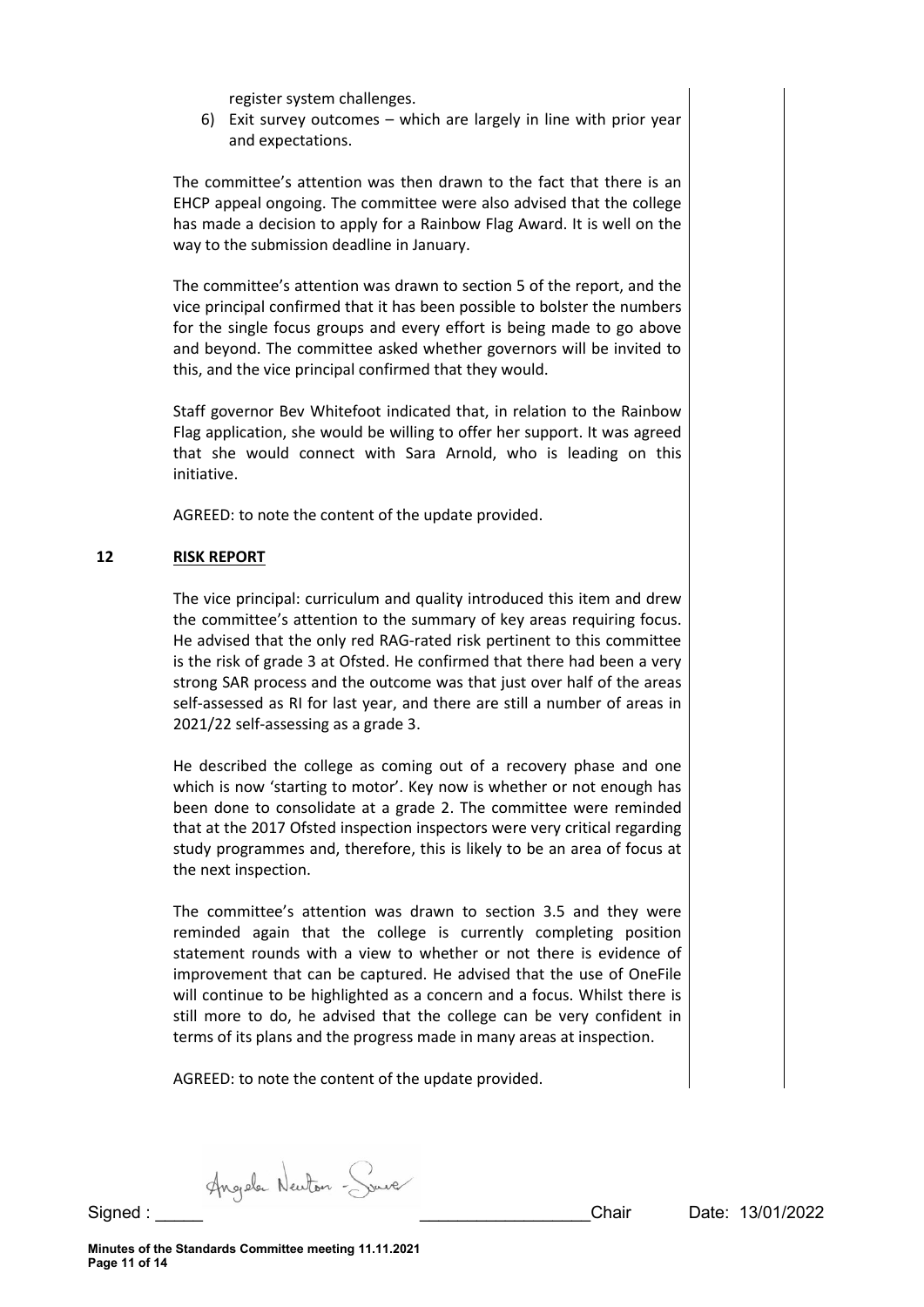#### **13 LEARNER VOICE REPORT**

The vice principal presented this, which is the first report for the year and focuses on the exit survey. The committee were advised that there were some very pleasing results. Governors' attention was drawn to table 2, which summarises where the college needs to improve. There is work still to be done in terms of work placements, but this is not a surprise. Responses in relation to contact made by the college if there is an absence is a concern, and all agreed that this needs to be higher.

The vice principal then provided an update on the Your Voice meetings and confirmed that the most recent was yesterday, which was well attended. At training, the students were very positive about induction and the start of the year. Issues regarding buses are a focus, and the college is tackling issues that appear to predominantly relate to drivers. Other issues highlighted relate to catering, scanning systems for registers, and some operational aspects at Chesterfield Road (e.g., power cuts).

The vice principal indicated that there needs to be a piece of work to be done with the learner reps in terms of the use of Teams and professionalism required in this area. That said, the college is very pleased with the level of participation and this builds upon the 'rate my course' activities. As an overview, it was described as a very healthy climate.

The committee considered the QDP survey and asked whether it is possible to look at year-on-year progress rather than just a one-year snapshot. They also asked whether it is possible to look at breakdowns by department. The vice principal confirmed that this is possible and that the college does have reports by 'distance travelled' and reports by directorate. It was agreed that detail obtained in the next survey, which is the induction survey, would include the breakdown requested. It was confirmed that 'rate your course' data will also show departmental detail.

A challenge from the committee was that they would want to better understand the differences between areas of provision and the actions that are specifically being taken to address anything that can be improved.

AGREED: to note the content of the update provided.

#### **14 SAFEGUARDING AND PREVENT – EXCEPTIONS REPORT FOR 2021/22**

VP CESE  $\parallel$  Jan. 2022

Angele Newton - Sure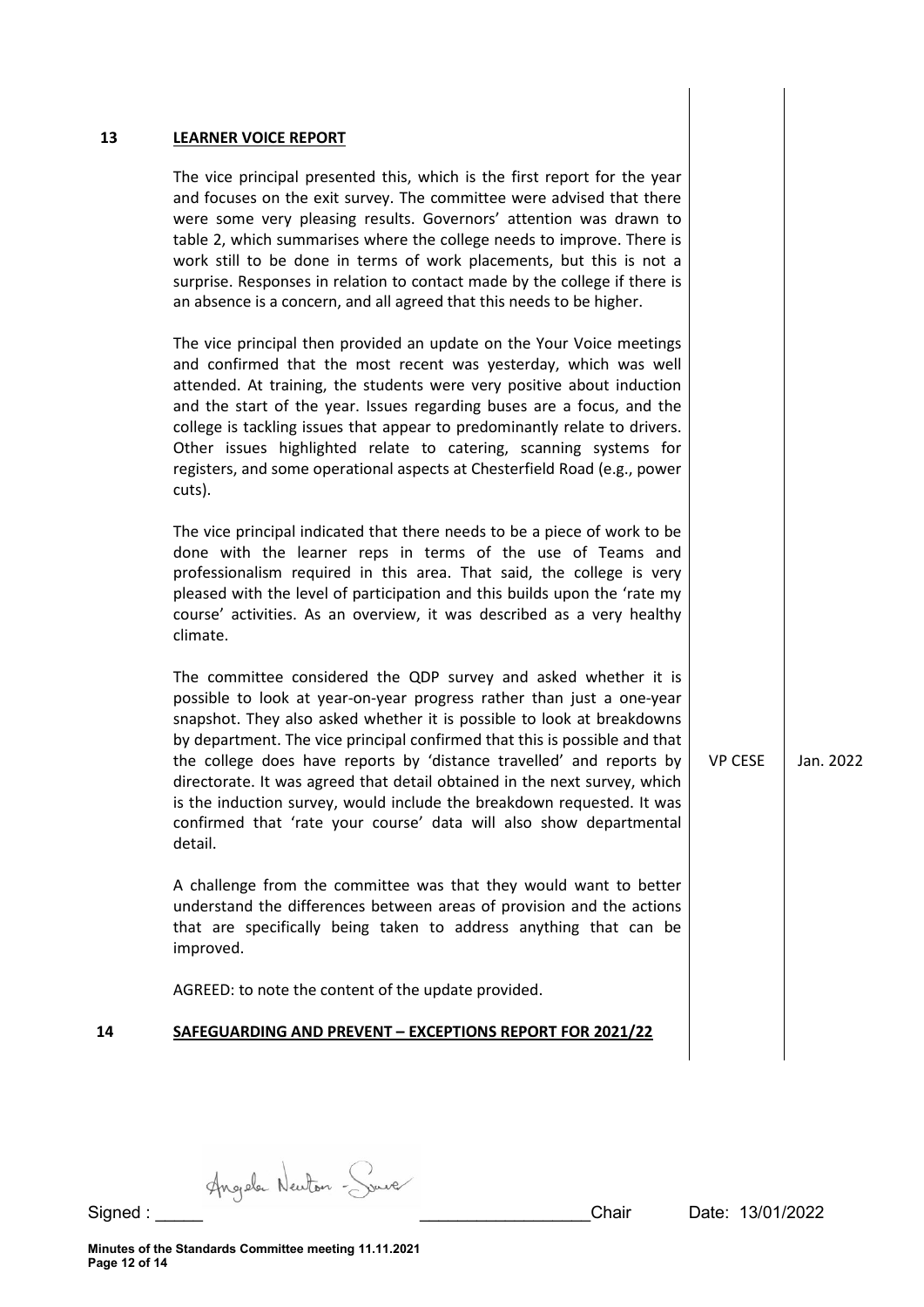The vice principal presented her comprehensive report. Key matters highlighted were:

- The college is seeing a significant increase in terms of the number of safeguarding matters to be addressed when compared with the prior year; however, at the same point last year, the college was on a 50/50 timetable.
- There has been a significant increase in CPOMS reporting in relation to attendance.
- Section 3 provides data in relation to concerns logged.
- Section 4 highlights seven referrals.
- There are 23 concerns in total, with 11 separate incidents.
- Late last week, the college received two concerns regarding serious sexual assault. One was a rape and two were inappropriate behaviours/serious sexual assaults. The college has followed DSE guidance to the letter in relation to these and has prepared risk assessments. They involve student nonattendance whilst investigations are continuing.
- Section 7 summarises the number of students who are on plans.
- Section 8 gives information regarding any attempts made to life.
- Section 9 gives an update on the Smoothwall system introduced, and it was explained that this only tracks activity on college devices.
- Section 13 provides information on outcomes data, and the committee were reminded that low numbers do impact on the data.
- Section 15 gives a summary of those with exceptional needs.
- In relation to Prevent, there have been three referrals.
- Detail is provided in relation to partner provider returns, and it was explained that most are from Inspire and Achieve.
- The college is participating in a pupil premium pilot.

The committee all agreed that what was presented was a very detailed report which gives assurance that staff really know what is happening within the college.

A challenge from the committee was when providing statistics  $-$  e.g., table 2 – to include the number of students as well as percentages.

AGREED: to note the content of the report provided.

# **15 COMPLAINTS – ANNUAL REPORT FOR 2020/21**

The vice principal introduced this item. Key matters highlighted were:

- 77 complaints in total.
- 45 relate to teaching and learning.
- Data is compared with 19/20 and 20/21.
- There are a high number of complaints that were influenced by lockdown: for example, students paying for bus passes that

Angela Newton - Sourc